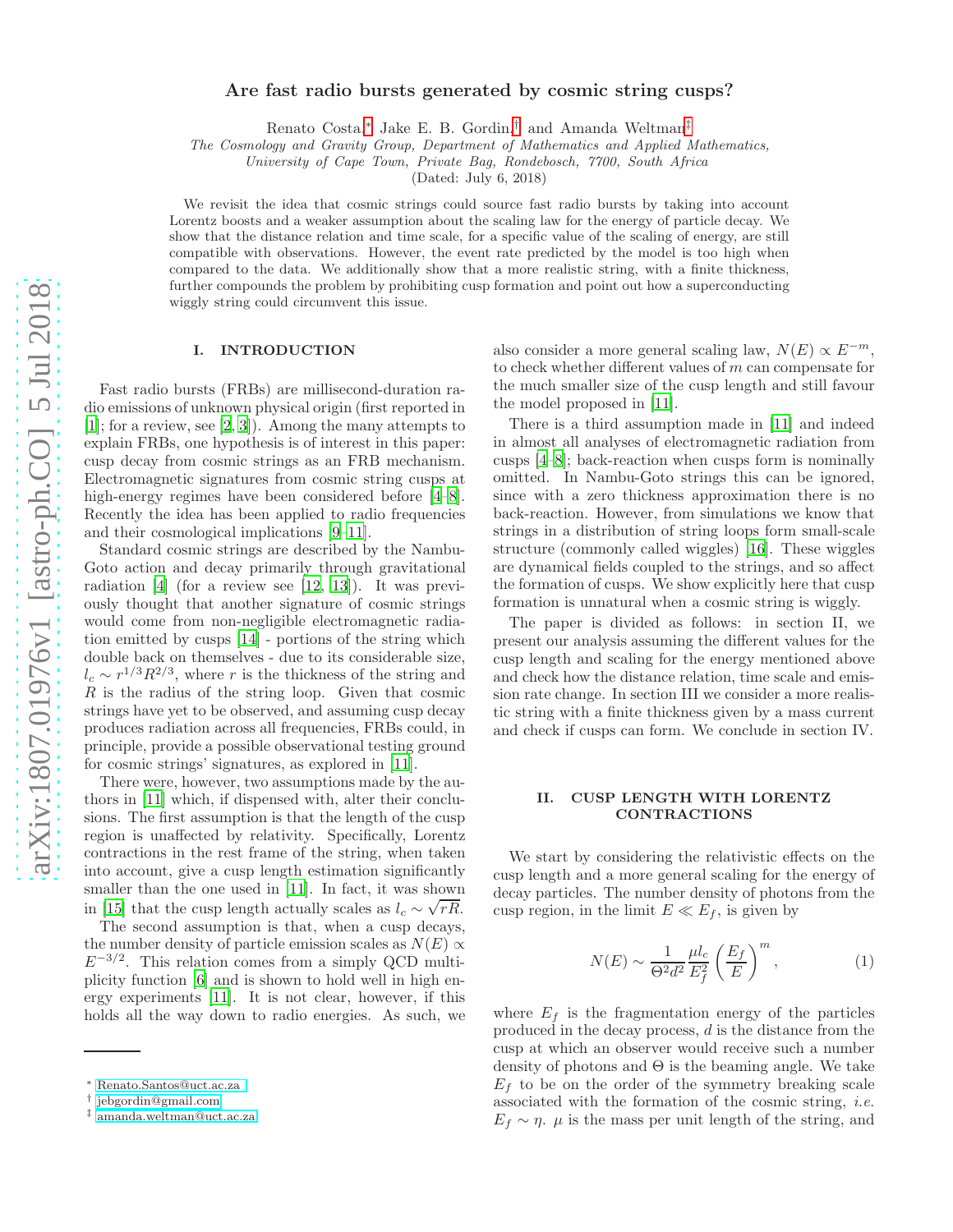scales as  $\mu \sim \eta^2$ . The beaming angle is given by [\[7\]](#page-4-13)

$$
\Theta \sim \frac{1}{\ln(E_f/\text{GeV})}.\tag{2}
$$

We now follow the same procedure as [\[11](#page-4-6)]. The flux of particles is defined by

$$
S = \int_0^E dE' \left( N(E')E' \right)
$$

$$
\sim \frac{\mu l_c}{(2-m)\Theta^2 d^2} \left( \frac{E_f}{E} \right)^{m-2} . \tag{3}
$$

Notice that we must have  $m < 2$  in order to have a nondivergent flux. Assuming,  $E_f \sim \eta$  for the fragmentation energy scale,  $l_c \sim r^{1/2} R^{1/2}$  for the cusp length including relativistic corrections [\[15](#page-4-10)], and  $r \sim \eta^{-1}$  the width of the cosmic string, we have

$$
S \sim \frac{(R\eta)^{-3/2}}{(2-m)\Theta^2} \left(\frac{E}{\eta}\right)^{2-m} \left(\frac{R}{d}\right)^2 \eta^3.
$$
 (4)

It is useful to express  $\eta$  in terms of  $m_p$  and  $t_0$  (the Planck mass and present time), which are fixed scales. In general, we can write

$$
\eta \sim (t_0 m_p) \frac{\eta}{t_0 m_p} \sim 10^{60} \frac{1}{t_0} (G\mu)^{1/2}
$$
  
 
$$
\sim 10^{15} \text{GeV}, \tag{5}
$$

where in the last line we used  $G\mu \sim 10^{-7}$ ,  $t_0 \sim$  $10^{42} \text{GeV}^{-1}$ . This value for  $G\mu$  is the upper bound on the tension of cosmic strings given by CMB measurements of the angular power spectrum [\[17](#page-4-14)[–19\]](#page-4-15). One can, of course, choose small values for the string tension as we will do later.

The energy flux observed is of order  $S_0 \sim$  $10^{-48} (\text{GeV})^3$ , so we must have

$$
S(E, R, d(R)) = S_0.
$$
\n<sup>(6)</sup>

Using the above relation we can estimate the distance of the source from the detector

<span id="page-1-0"></span>
$$
d(R) \sim \frac{R^{1/4}}{\sqrt{(2-m)S_0}\Theta} \left(\frac{E}{\eta}\right)^{\frac{2-m}{2}} \eta^{3/4}.
$$
 (7)

#### A. Distance criterion

The distance [\(7\)](#page-1-0) must be bigger than the expected distance of a cosmic string from us. That has to be so, since the expected distance defined by

$$
n(R, t)Rd_R^3 = 1,\t\t(8)
$$

where  $n(R, t)$  is the number density of strings per unit of radius, gives the minimum distance at which one can expect to find at least one cosmic string. It is also the

| m                      | $\sim 2$ | 3/2       |           | 1/2        |
|------------------------|----------|-----------|-----------|------------|
| $10^{15}$<br>GeV       | $-m$     | $10^{29}$ | $10^{-1}$ | $10^{-31}$ |
| $10^{12}$ GeV          | $-m$     | $10^{23}$ | $10^{-4}$ | $10^{-31}$ |
| 10 <sup>9</sup><br>GeV | $2-m$    | $10^{18}$ | $10^{-8}$ | $10^{-32}$ |

<span id="page-1-2"></span>TABLE I. Values of R in  $(\text{GeV})^{-1}$  for different  $\eta$  and  $m$ . These values have to be compared to  $R_{min} \sim \gamma G \mu t_0$  for differing values of  $\eta$ . For  $\eta \sim 10^{15} \text{GeV}$ ,  $R_{min} \sim 10^{36} \text{GeV}^{-1}$ ; for  $\eta \sim 10^{12} \text{GeV}$ ,  $R_{min} \sim 10^{31} \text{GeV}^{-1}$  and for  $\eta \sim 10^{9} \text{GeV}$ ,  $R_{min} \sim 10^{25} \text{GeV}^{-1}$ .

expected mean separation distance of a string loop in a string loop distribution [\[11](#page-4-6)]. Using the number density

<span id="page-1-4"></span>
$$
n(R, t) = \beta R^{-5/2} t^{-2} t_{eq}^{1/2}, \qquad \gamma G \mu t < R < t_{eq} \tag{9}
$$

obtained from the VOS scale model [\[20,](#page-4-16) [21](#page-4-17)] in a matter dominated universe<sup>[1](#page-1-1)</sup>, where  $\beta$  is a constant of order 1, we get

$$
d_R \sim 10R^{1/2} t_0^{1/2}.
$$
 (10)

The condition  $d_R < d(R)$  implies

$$
R^{1/2} < \frac{1 \times 10^{-2}}{t_0 (2 - m) \Theta^2 S_0} \left(\frac{E}{\eta}\right)^{2 - m} \eta^{3/2}.\tag{11}
$$

The fast radio burst energy peak is of order  $E \sim$  $10^{-15}$ GeV. For such an E, the values for R at different m and  $\eta$  are shown in Table [I.](#page-1-2) According to the scaling model for the distribution of cosmic string loops [\[20](#page-4-16), [21](#page-4-17)] the radius, in a matter dominated Universe, lies in the interval  $\gamma G \mu t_0 < R < t_{eq}$ . Strings with a radius smaller than the lower bound decay in less than one Hubble time. From Table [I](#page-1-2) we see that, considering the same scaling for the energy as [\[11](#page-4-6)], *i.e.*  $m = 3/2$ , Lorentz contraction implies a smaller radius for the string loop, which lies outside the allowed region<sup>[2](#page-1-3)</sup>. The only way to have a consistent string loop size is if the scaling of the energy is given by  $m \sim 2$ . A scaling below  $m = 3/2$  makes the situation even worse. We also compute R for  $G\mu \sim 10^{-12}$ and for  $G\mu \sim 10^{-18}$ , which implies  $\eta \sim 10^{12}$  and  $\eta \sim 10^{9}$ respectively, to check the impact of string tension on the radius of the loop. Changing the string tension will also change the time scale for the emitted radio burst and the event rate as we will see in the following sections.

<span id="page-1-1"></span><sup>1</sup> The number density for a radiation dominated universe is different [\[11](#page-4-6)], however we will not consider it here since the signal from strings closer to us will dominate.

<span id="page-1-3"></span><sup>&</sup>lt;sup>2</sup> In [\[11](#page-4-6)], one gets  $R \sim 10^{51} (\text{GeV})^{-1}$  by considering  $G\mu \sim 10^{-7}$ , which would be inside the allowed region.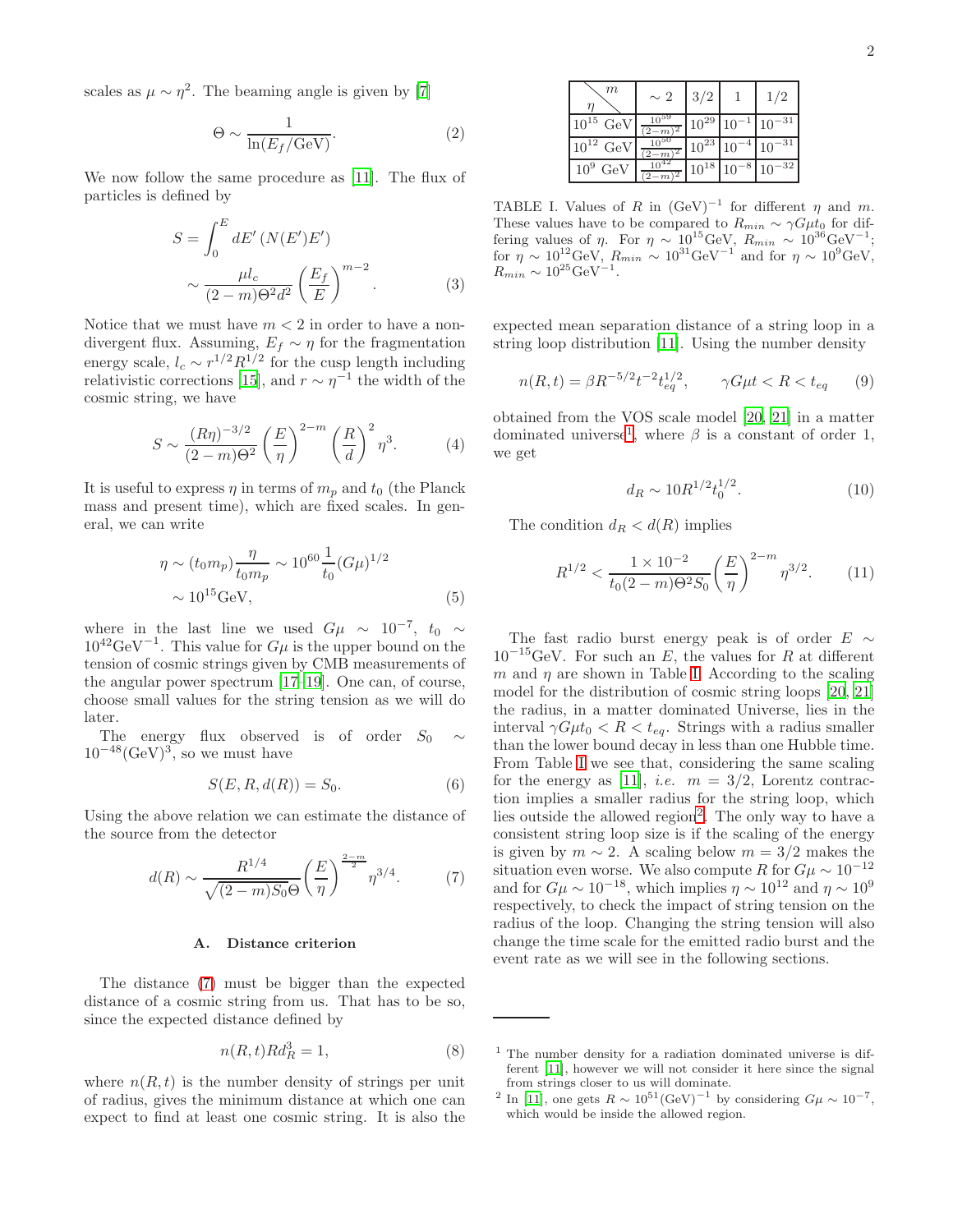| m             | $\sim 2$                    | 3/2                   |            |
|---------------|-----------------------------|-----------------------|------------|
| $10^{15}$ GeV | $10^{-2}$<br>$\overline{m}$ | $10^{-17}$ $10^{-32}$ |            |
| $10^{12}$ GeV | $-m$                        | $10^{-18}$ $10^{-32}$ |            |
| $10^9$ GeV    |                             | -20<br>10             | $10^{-32}$ |

<span id="page-2-0"></span>TABLE II. Time scale of a burst, in seconds, for different values of  $m$  and  $\eta$ .

#### B. Time scale

The power of cusp decay is given in [\[4\]](#page-4-3)

$$
P_c \sim \frac{\mu l_c}{R}.\tag{12}
$$

The time scale for a burst can be estimated as the time

taken to go from one 'side' of the cusp to the other, *i.e.* when two strands of the string at the cusp have moved apart by a distance more than the string width  $r$ . Since power is energy per unit time, and the string width is inverse of the energy, the time scale for the cusp decay is

$$
T = \frac{1}{P_c r} \sim R^{1/2} r^{1/2}.
$$
 (13)

This is different to the time scale in [\[11\]](#page-4-6) by a factor of  $(R/r)^{1/6}$ . Since the radius of the string loop R varies with the scaling of the energy we will also have different values for the time scale. These are shown in Table [II.](#page-2-0) FRBs are observed as millisecond scale pulses at observation with possibly up to microsecond pulses at emission. To be consistent with the distance criterion and time scale of the burst, we must tune  $m \sim 2$  and choose  $\eta$  of order 10<sup>12</sup> GeV or smaller, as one can check from Table [I](#page-1-2) and Table [II.](#page-2-0) Note that consistency with FRBs data could set another upper bound for the string tension. From the numbers analysed here it would be of order  $G\mu \sim$  $10^{-12}$ , which implies an energy scale for the formation of cosmic strings of  $\eta \sim 10^{12} \text{GeV}$ . Of course a more precise estimation for the string tension would require a more detailed study. We continue with our final consistency check, the event rate.

#### C. Event rate

The event rate of FRBs is given by

<span id="page-2-1"></span>
$$
\mathcal{R} \sim \int_{\gamma G\mu t_0}^{t_0} dR \left( d^3(R) n(R, t_0) \frac{1}{R} P(R) \right), \quad (14)
$$

where  $P(R)$  is the probability of having a beamed jet of photons coming from the cusp in the line of sight. Since we expect one cusp per oscillation, we divide the integrand by R. Assuming  $P(R) = P_0 \sim \Theta$  as approximately

| m                | $\sim 2$              | 3/2       |                             |
|------------------|-----------------------|-----------|-----------------------------|
| $10^{15}$<br>GeV | $\sqrt{3/2}$<br>$2-m$ |           | $^{-33}$<br>10 <sup>°</sup> |
| $10^{12}$ GeV    | 72                    | $10^{-7}$ | $-27$                       |
| $10^9$ GeV       | $\sqrt{3/2}$<br>$2-m$ | 10        | 19                          |

<span id="page-2-2"></span>TABLE III. Number of expected FRBs per year for different values of m and  $\eta$ .

constant and plugging  $(9)$  and  $(7)$  into  $(14)$ , we get

$$
\mathcal{R} \sim \frac{P_0(\gamma G \mu)^{-7/4}}{(2-m)^{3/2} \Theta^3} \frac{\beta}{S_0^{3/2}} \left(\frac{E}{\eta}\right)^{\frac{3(2-m)}{2}} \eta^{9/4} t_0^{-13/4} 10^{-3}.
$$
\n(15)

The values of  $\mathcal R$ , for different values of  $\eta$  and  $m$ , are shown in Table [III.](#page-2-2) Those numbers should be compared to the estimated number of FRBs per year<sup>[3](#page-2-3)</sup>, which is of order  $10^6$ . We can see that if we tune m in order to get a distance relation and time scale compatible to the data, the number of expected FRBs emitted would be much bigger than the estimated rate. On the other hand, if the scaling for the energy is of order 3/2 or smaller, the distance relation and event rate are much smaller than the consistency checks require. This analysis explicitly shows that, unfortunately, FRBs cannot be interpreted as a signature of structureless cosmic strings.

## III. WIGGLY STRINGS AND CUSP FORMATION

In this section we consider a more realistic string where it could have some small-scale structure by adding wiggles to it. Intuitively, the presence of a mass current could make the situation for FRBs even worse, given that cusps move at the speed of light and wiggles would prevent their formation. We explicitly show that it is the case.

#### A. Equations of motion

We start from the Polyakov version of the wiggly string action introduced by [\[22](#page-4-18)]:

$$
S_{wP} = -\frac{M^2}{2} \int d^2 \sigma \sqrt{-h} h^{ab} G_{AB} \partial_a X^A \partial_b X^B \qquad (16)
$$

where

$$
G_{AB} = \begin{bmatrix} g_{\mu\nu} & 0\\ 0 & \psi^2/M^2 \end{bmatrix}, \qquad X^A = \begin{bmatrix} x^{\mu}\\ \phi \end{bmatrix} \qquad (17)
$$

<span id="page-2-3"></span><sup>3</sup> Although few FRBs have been detected so far, the expected rate is relevant here.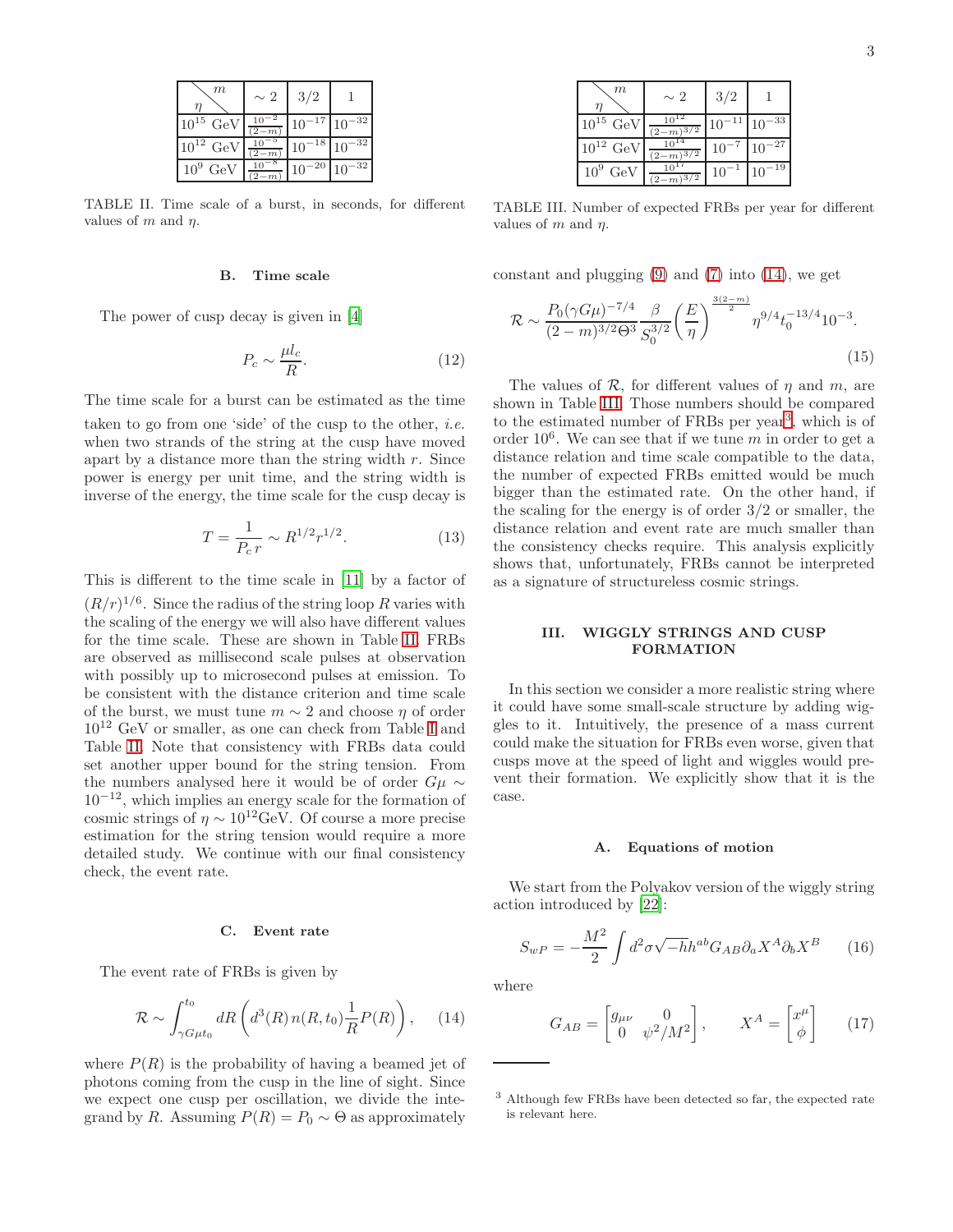and  $h^{ab}$  is an auxiliary metric,  $h = \det(h_{ij}), \phi(\tau, \sigma)$  are the wiggles,  $M^2$  is the Kibble mass scale and  $\psi$  is a normalization constant. This action essentially is a NG string coupled dynamically to a scalar field, interpretable as neutral charge carriers (or "mass" currents) [\[14](#page-4-9), [23](#page-4-19)].

The equation of motion for the above action is obtained by varying it with respect to  $X^A$ 

$$
h^{ab}\partial_a\partial_b X^A = 0.\tag{18}
$$

Variation with respect to the auxiliary field  $h^{ab}$  gives a set of constraints

<span id="page-3-1"></span>
$$
T_{ab} = G_{AB}\partial_a X^A \partial_b X^B - \frac{1}{2} h_{ab} h^{ij} G_{AB} \partial_i X^A \partial_j X^B = 0.
$$
\n(19)

# B. Constraints and the cusp

We fix world-sheet diffeomorphisms and Weyl invariance by choosing the conformal gauge  $h_{ij} = \eta_{ij}^4$  $h_{ij} = \eta_{ij}^4$  and the extra redundancy using the static gauge  $x^0 = \tau$ . With these choices of gauge, the constraints [\(19\)](#page-3-1) become

<span id="page-3-2"></span>
$$
-1 + \dot{\mathbf{x}} \cdot \dot{\mathbf{x}} + \mathbf{x}' \cdot \mathbf{x}' = -\frac{\psi^2}{M^2} (\dot{\phi}^2 + \phi'^2), \quad (20)
$$

$$
\dot{\mathbf{x}} \cdot \mathbf{x}' = -\frac{\psi^2}{2M^2} \dot{\phi} \phi',\tag{21}
$$

where  $x^{\mu} = (\tau, \mathbf{x})$  and  $\dot{A} \equiv \partial_{\tau} A$ ,  $A' \equiv \partial_{\sigma} A$  for a general field A. The cusp condition

$$
\dot{x}^{\mu}\dot{x}_{\mu} = 0 \rightarrow \dot{\mathbf{x}} \cdot \dot{\mathbf{x}} = 1, \tag{22}
$$

while Lorentz contraction sets  $\mathbf{x}' = 0$  [\[14\]](#page-4-9). Taking into account the cusp conditions, both constraints can only be satisfied at the same time if, and only if

$$
\dot{\phi}(\tau_c, \sigma_c) = \phi'(\tau_c, \sigma_c) = 0.
$$
\n(23)

This condition was also derived in [\[14\]](#page-4-9), but using a completely different approach.

The general solution of the equation of motion for  $\phi$ have the form

$$
\phi(\tau,\sigma) = f(\sigma - \tau) + g(\sigma + \tau). \tag{24}
$$

At the cusp, the constraints require

$$
\partial_{-} f(\sigma_{-}) + \partial_{+} g(\sigma_{+}) = 0, \qquad (25)
$$

and

$$
\partial_{-} f(\sigma_{-}) - \partial_{+} g(\sigma_{+}) = 0. \tag{26}
$$

where  $\sigma_{\pm} = \sigma \pm \tau$  and  $\partial_{\pm} = \frac{\partial_{\sigma} \pm \partial_{\tau}}{2}$ . It implies  $f(\sigma_{-}) = c_1$ and  $g(\sigma_+) = c_2$ , where  $c_1$  and  $c_2$  are constants. Note that this is not a requirement neither from the equation of

motion, nor from the constraints. So demanding a cusp implies a fine-tuning on the initial conditions. In the words of [\[14\]](#page-4-9), formation of cusps in this scenario would demand a 'conspiracy'.

On the other hand, the situation for a superconducting cosmic string can be different. The presence of an electromagnetic current would add an extra term to the constraints [\(20\)](#page-3-2) and [\(21\)](#page-3-2) making cusp formation more natural in this set up or act as a source term in the equations of motion. To explicitly show that in this set up, one has to generalize the wiggly Polyakov action by including interactions to the electromagnetic field. We leave this for a future work. The constraints coming from FRBs data on superconducting strings parameters, was studied in [\[24](#page-4-20)].

#### IV. DISCUSSION AND CONCLUSION

We have computed three consistency conditions, to wit, the distance relation, time scale, and emission rate that a cosmic string should pass in order to be a solid candidate as a source of FRBs. We have done so by taking into account the effect that Lorentz boosts have on the cusp length and assuming a weaker assumption for the scaling of the energy. It was shown that even though it is possible to tune the scaling of the energy decay of particles to make the distance relation and time scale compatible with observations, the emission rate is too high in that case.

A new derivation for the cusp formation condition using the wiggly version of the Polyakov action was also provided. It is clear from this condition that the cusp formation is very unlikely in a string with a finite thickness, demanding a fine tune of the initial conditions. We also pointed out that, for a superconducting string, the presence of a charge would weaken the constraint condition for cusp formation, making it more likely in this set up.

#### ACKNOWLEDGEMENTS

We thank Julien Larena and Bryan Gaensler for valuable discussions, as well as Bryce Cyr for detailed explanation of his work and careful reading of this manuscript and Robert Brandenberger and Guilherme Franzmann for their comments. RC, JEBG and AW acknowledge financial support from the South African Research Chairs Initiative of the NRF and the DST. JEBG is funded by the National Astrophysics & Space Sciences Programme (NASSP). Any opinion, finding and conclusion or recommendation expressed in this material is that of the authors and the NRF does not accept any liability in this regard.

<span id="page-3-0"></span><sup>&</sup>lt;sup>4</sup> Here  $\eta_{ij} = diag(-1, 1)$  and  $c = 1$ .